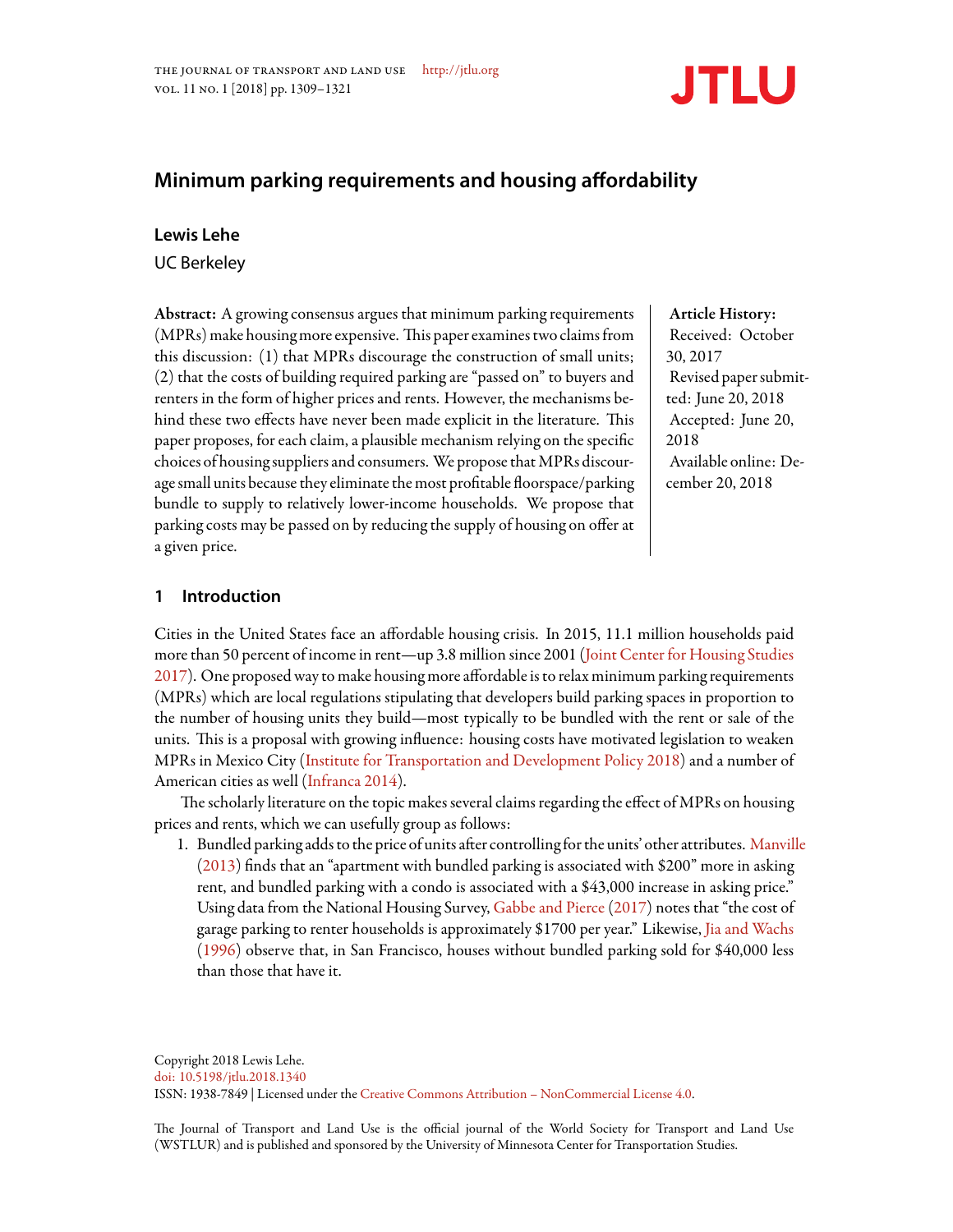- 2. MPRs discourage developers from building relatively small units [\(Bertha](#page-9-3) [1964;](#page-9-3) [Gabbe](#page-9-4) [2015](#page-9-4); [Morlan](#page-10-3) [2017](#page-10-3)).
- 3. The cost of required parking will be "passed on to renters" [\(Been et al.](#page-9-5) [2012](#page-9-5); [Gabbe and Pierce](#page-9-2) [2017](#page-9-2); [Weinberger et al.](#page-10-4) [2010\)](#page-10-4). Looking at twelve major American cities, [Shoup](#page-10-5) [\(2014](#page-10-5)) estimates it costs an average of \$34,000 to build an underground parking space and \$24,000 to build one in a parking structure.

The logic behind claim (1) is straightforward: bundled parking is an amenity, and consumers will pay more for a unit that has it—just as they will pay more for a unit with granite countertops or a gym. But the literature has never been explicit about what causes the other two effects. Regarding (2), one might ask "Why do MPRs specifically discourage *small* units?" After all, the cost of adding a parking space to a small unit or a luxury condo are probably the same, and—per the evidence listed in (1)—parking raises the unit's value, which should help offset these costs. Regarding (3), one might ask "*How* exactly are the costs of parking passed on?" Costs do not obey a conservation law, like mass or energy; it is not strictly necessary that their rise push up the price of finished units. The costs of oil drilling vary widely from place to place, but oil companies all sell at about the same price.

This paper advances ways that  $(2)$  and  $(3)$  might arise from specific, plausible actions of housing consumers and suppliers. The aim is to enrich policy discussions with an understanding of the specific mechanisms we propose, and to stimulate further thought about other possible mechanisms. The claim that MPRs are an obstacle to housing affordability is more credible if backed by clear channels of causation.

There are two main sections to the paper. Each proposes a theory explaining one of the two claims and then works through an economic model designed to illustrate the theory. Section 2 argues that MPRs can discourage small units by prohibiting a developer from building the types of homes that are most profitable to supply to relatively lower-income market segments, which homes are also smaller. Section 3 argues that the costs of MPRs are passed on to consumers via market-wide effects: they reduce the supply of housing on offer at a given price, leading the market to clear at a higher equilibrium price. Section 4 concludes and offers ideas for further research.

Before beginning, it will help to note several points. First, for simplicity, we refer to "rents" and "renters" as though all housing were rented out, but for the sake of interpretation the reader should assume that any effect that inflates rents will also inflate buy prices—the exact ratio between the two depending on factors beyond the scope of parking. Second, the paper assumes throughout that parking is bundled with its associated housing unit—even though it may in fact be legal for a developer to rent or sell mandated parking spots to people not living in the associated housing. This assumption can be justified by the facts that bundling is very common([Manville](#page-10-6) [2017](#page-10-6)), that developers have sometimes resisted efforts at forced unbundling [\(Weinberger et al.](#page-10-4) [2010,](#page-10-4) p. 8) and that many homes come with bundled spots even when their residents do not own vehicles([Gabbe and Pierce](#page-9-2) [2017\)](#page-9-2). One explanation for the ubiquity of bundling is that there exist significant transaction costs to selling or leasing spaces in many residential developments to non-residents. [Levinson and Odlyzko](#page-10-7) [\(2008](#page-10-7)) note that bundling is common to transportation services due to transaction costs—both financial and mental. Recently, several technology firms (e.g., SpotHero, Pavemint) have sprung up to ease transacting for the rights to parking, which suggests such transactions have natural obstacles to overcome.

### **2 The discouragement of small units**

#### **2.1 Argument**

In recent years, some US cities have tried to encourage developers to build smaller, cheaper housing units by tweaking land-use regulations([Infranca](#page-9-1) [2014\)](#page-9-1). Such units are said to be affordable "by de-sign"([SPUR](#page-10-8) [2007;](#page-10-8) [White et al.](#page-11-0) [2016\)](#page-11-0), insofar as what makes them cheap is not rent control but simply that they are less desirable—the same way that a small hotel room is cheaper than a large one.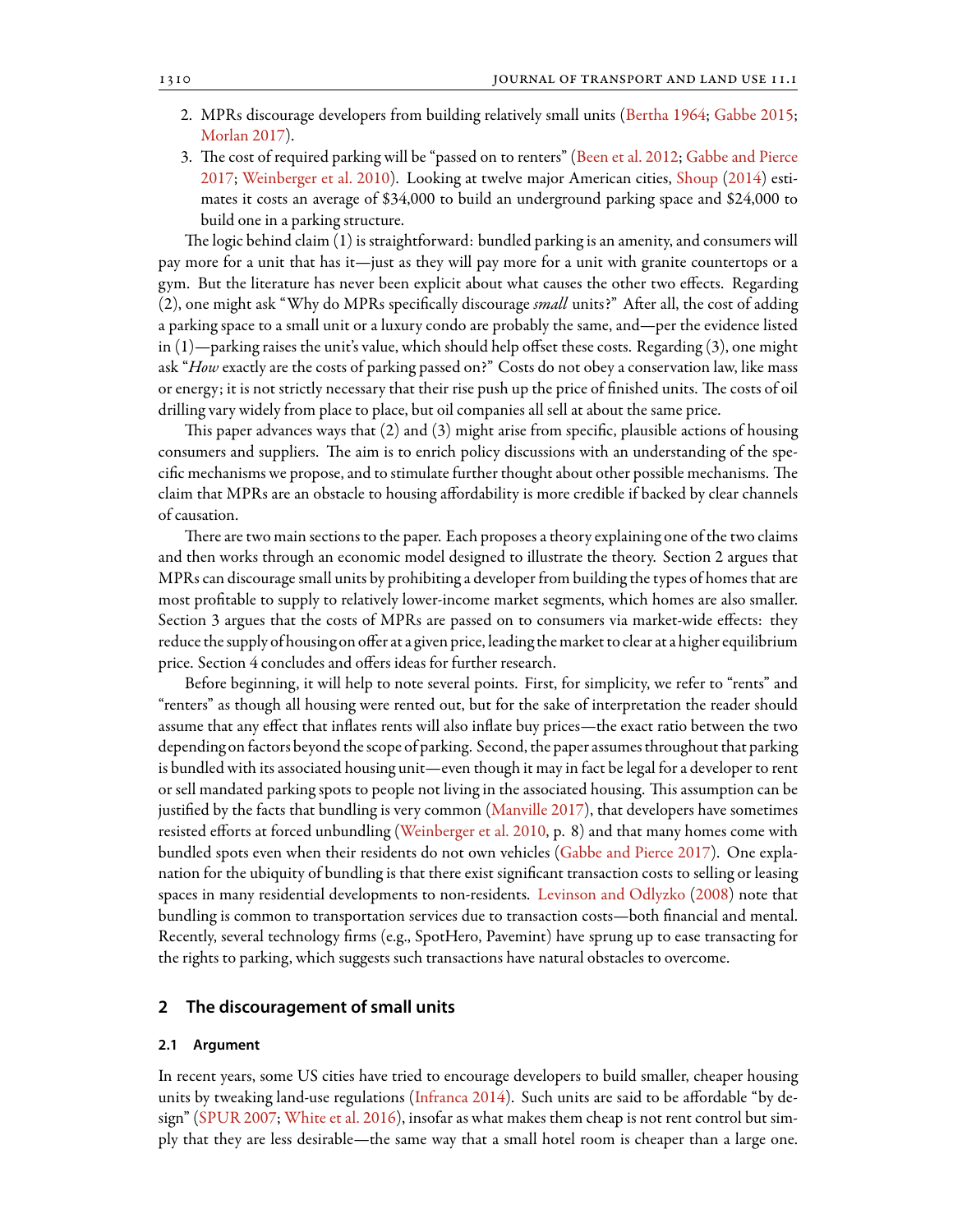Roughly speaking, such units come in two varieties: "accessory dwelling units" (ADUs) and "microunits." ADUs (also called "in-law units" or "granny flats") are small units situated on the same lot as an existing home. Micro-units are unusually small apartments or condominiums.

There is a consensus that MPRs represent a major obstacle to the development of small units. As regards ADUs, the nature of the obstacle is geometric: it might be untenable to add parking to an already-developed parcel without reconfiguring the property([Brown et al.](#page-9-6) [2017](#page-9-6); [Chapple et al.](#page-9-7) [2012](#page-9-7)). But scholars and developers also argue that MPRs discourage small units on cleared lots. In a study of Oakland, California before and after an MPR was implemented in 1961, [Bertha](#page-9-3) ([1964](#page-9-3)) found that the MPR encouraged developers to build larger units with more amenities and higher rents than they had before the ordinance. [Gabbe](#page-9-4) ([2015\)](#page-9-4) lists MPRs as one of the main barriers to micro-unit construction in San Francisco. [Hinshaw and Holan](#page-9-8) [\(2011](#page-9-8), p. 18) (of LMN Architects) call MPRs the "chief culprit" among ordinances discouraging micro-units in Seattle. Developers in San Diego have complained that the city's high MPRs have made micro-unit development infeasible [\(Morlan](#page-10-3) [2017](#page-10-3); [Trageser](#page-10-9) [2018\)](#page-10-9), and, relatedly, ? cites MPR being strengthened as a way to end a wave of new Single Room Occupancy (SRO) units in that city.

The argument of this section is that MPRs, when high enough, discourage small units by making it less profitable to build units for lower-income households. We say "lower-income" (and "higherincome") rather than "low-income" (and "high-income") to emphasize that the classification is relative; everyone but one person has less income than someone else. One does not have to be truly "lowincome," as the term is used in common parlance, to forgo bundled parking, nor "high-income" to be willing to pay for it.

The reasoning behind the argument runs as follows: Housing units are not generic entities but rather bundles of attributes—of which the two germane to this discussion are size and the amount of parking available. Housing consumers, likewise, are not all the same but rather can be usefully grouped into various market segments, which are each most profitably served by units with certain attributes. Specifically, the most profitable type of unit to build for a lower-income market segment will have less parking. Thus, an MPR—by prohibiting units with little or no parking—reduces the profits earned by building units for such households. Since it is also true that lower-income markets are most profitably served by relatively small units, a binding MPR may wind up discouraging small units.

Importantly, this logic can operate at the level of a small neighborhood or an individual parcel even if the amount of extra housing provided is not large enough to substantially alter the overall market conditions in a city. This fact matters to practice, because some of the aforementioned regulatory changes designed to produce small units apply to only certain areas of a city—e.g., areas around transit. Parking variances are even granted for individual parcels. Of course, small changes add up; tweaking rules in enough places will change an overall market. But scale is not necessary for our logic, and so for simplicity we present a model that illustrates the argument from the perspective of a lone developer. The model is in the tradition of [Muth](#page-10-10) ([1969\)](#page-10-10): a developer designs units for households with preferences defined over parking and floorspace. We consider the developer's most profitable unit design with and without an MPR, then present a numerical example. [Franco](#page-9-9) ([2017\)](#page-9-9) propose a similar setup, though with a focus on traffic externalities and a slightly different utility function.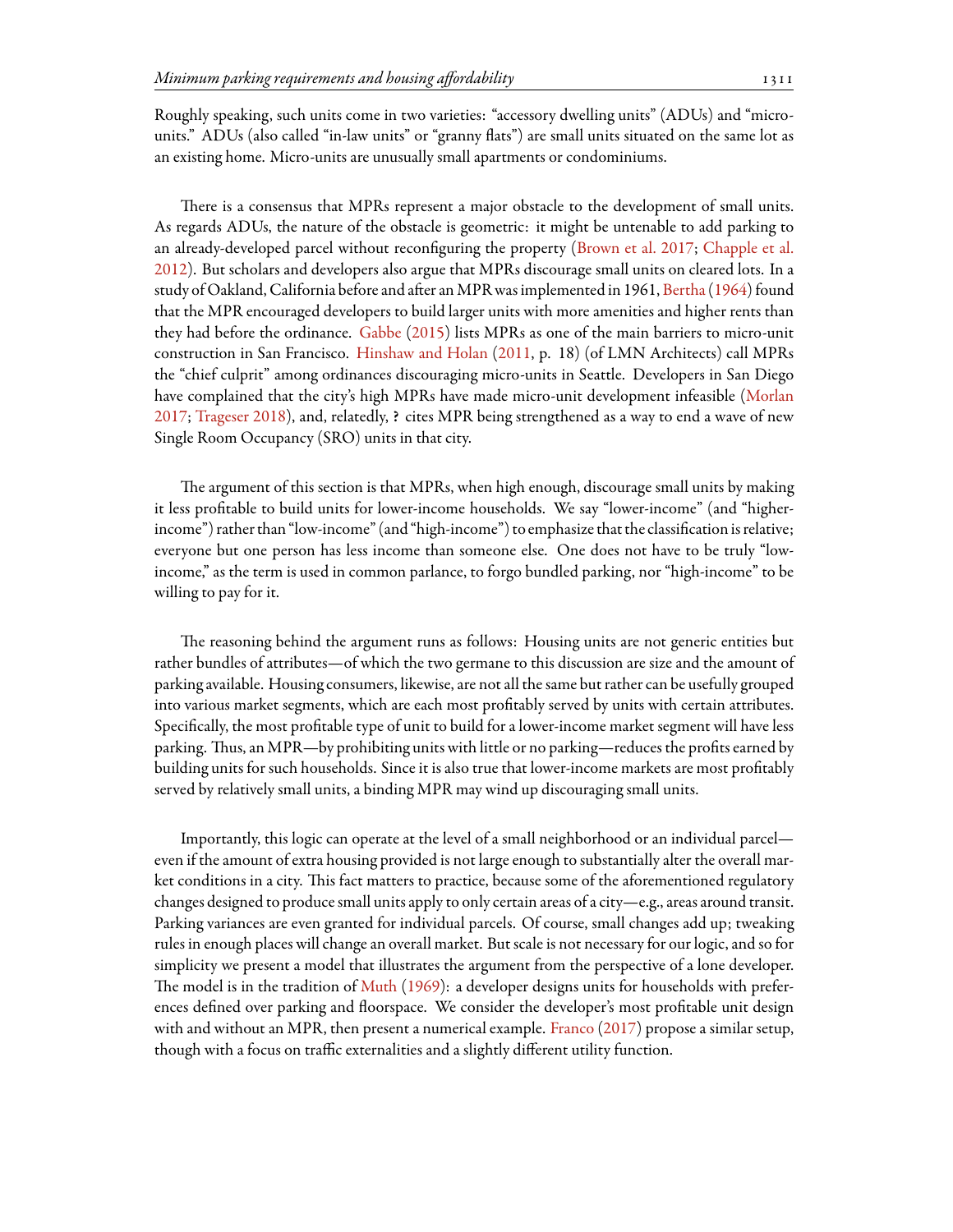#### **2.2 Model**

#### 2.2.1 Unconstrained development

Consider a developer building units characterized by two physical attributes: floorspace, *f* , and parking area bundled with the unit, *s*.<sup>1</sup> The developer faces a Floor Area Ratio (FAR) limit rather than a limit on the number of units that can be built on a parcel, and so to maximize profit overall the developer designs units so as to maximize profit per unit area of floorspace. The cost of building a parking spot is  $c_s$ , the cost of building a unit area of floorspace is  $c_f$  and the rent charged per unit area is  $r.$ Thus, profit per unit area of floorspace is

<span id="page-3-2"></span>
$$
\pi = r - c_s s / f - c_f. \tag{1}
$$

The developer has three variables to choose:  $r$ ,  $s$  and  $f$ . In choosing, she faces a physical constraint: *s* and *f* must be positive (she cannot provide negative parking or negative floorspace). And she faces an economic constraint: someone must want to rent the unit. Whether someone does depends on renters' preferences and their alternatives. The developer operates within a marketplace for housing composed of renters who all have utility functions

$$
v(z, f, s) = z^{\alpha} f^{\beta} (s + s_0)^{\gamma}
$$
 (2)

with  $\alpha, \beta, \gamma \in [0, 1]$  and  $\alpha + \beta + \gamma = 1$ . The variables *s* and *f* are the parking and floorspace of the renter's home, while *z* is a "numeraire" that stands in for all non-housing spending. *s* 0 is a positive constant added for realism: without *s* 0 , a mansion and a hovel yield the same utility if both lack parking.

Although all renters have the same utility function, they vary in other ways and can be classified in different groups. A renter of type  $i$  has income  $y_i$  and "reservation utility"  $u_i.$  The reservation utility (a positive number) is the utility that the renter can get from the next-best alternative that is not under the developer's control—such as the unit the renter already lives in.

In order to attract a renter of type *i*, the developer must ensure the *f /r /s* combination she offers lets that renter attain at least utility *u<sup>i</sup>* . Renters face the budget constraint

$$
z = y - f r,\tag{3}
$$

where the product  $f\,r$  is what we will call the "total rent," which is the rent typically advertised. Given this budget constraint, to meet *i*'s reservation utility, it must be the case that

<span id="page-3-1"></span>
$$
u_i \le (y_i - f\,r)^\alpha f^\beta (s + s_0)^\gamma. \tag{4}
$$

By isolating *r* in this expression, we find the highest *r* the developer can charge a renter of type *i* for a unit with *s* parking and *f* floorspace:

$$
r \leq \frac{1}{f} \left( y_i - \left[ \frac{u_i}{f^{\beta}(s + s_0)^{\gamma}} \right]^{1/\alpha} \right). \tag{5}
$$

<span id="page-3-0"></span><sup>&</sup>lt;sup>1</sup> For simplicity, we let *s* be a continuous variable—even though in real life it is probably the integer number of spots that matters.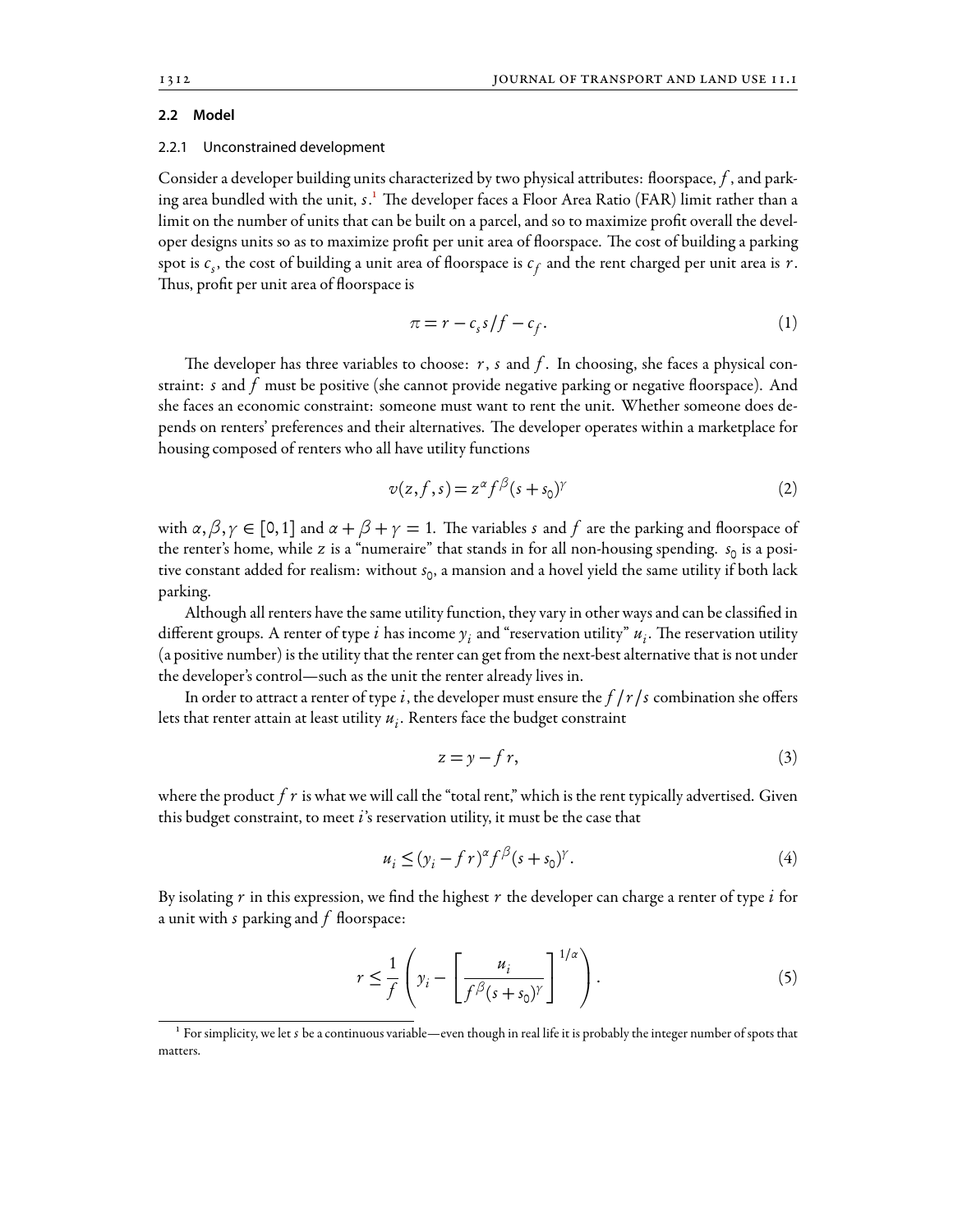To maximize profit, the developer *does*charge as much as possible, so we substitute the right-hand sideof  $(5)$  $(5)$  $(5)$  for  $r$  in  $(1)$ , yielding

<span id="page-4-1"></span>
$$
\pi = \frac{1}{f} \left( y_i - c_s s - \left[ \frac{u_i}{f^\beta (s + s_0)^\gamma} \right]^{1/\alpha} \right) - c_f. \tag{6}
$$

From here, the developer finds the values of *s* and f which maximize  $\pi$  conditional on having an *i*-type renter. Let the maximum profit possible from serving type *i* be  $\pi_i^*.$  If  $\pi_i^*$  is negative for every  $i$ , then the developer will not build; otherwise she will build the optimal unit for the market segment with the highest  $\pi_i^*$ .

#### 2.2.2 Development with an MPR

So far this analysis has assumed that the developer is free to choose any value of *s*—to provide as much or as little parking as desired. Suppose now that the city places an MPR over the neighborhood where the developer is building, while holding policy in the rest of the city constant. Assume the neighborhood is small enough to not significantly affect renters' overall options, so that renters' reservations utilities stay the same.

<span id="page-4-0"></span>Formally, the MPR is a positive lower-bound,  $s_{\min}$ , on the choice of *s*. How will this impact the developer's decision? To check, we look at the first-order condition on *s*, *∂ π/∂ s* = 0, which gives the best-possible value of *s* for renters of class *i* (subject to *s* being positive):

$$
s_i^* = \max[\gamma y_i/c_s - (\alpha + \beta) \cdot s_0, 0]
$$
\n<sup>(7)</sup>

From [\(7](#page-4-0)), we see that the optimal amount of parking,  $s_i^*$ , to provide some renter rises and falls linearly with the renter's income as long as that amount is positive. Thus, the MPR will prohibit the unit designs that are most profitable for renters with incomes below a certain level—specifically, those with incomes

$$
y_i < \phi,\tag{8}
$$

where

$$
\phi := \frac{c}{\gamma} [s_{\min} + (\alpha + \beta) \cdot s_0]. \tag{9}
$$

With the MPR, serving one of these types is now less profitable, because the developer has to provide too much parking. Among these markets, the lower the renter's income, the farther from the optimal floorspace/parking bundle the developer must deviate.

If one of these lower-income types were not the most profitable anyway, then theMPR will have no effect: the developer will carry on providing more than  $s_{\text{min}}$  parking. But the fact developers complain about MPRs (e.g., [Hinshaw and Holan](#page-9-8) ([2011\)](#page-9-8)) and try to get variances to avoid them suggests that they sometimes do find such types to be the most profitable. A good example is student housing.

However, if some type with  $y_i < \phi$  would otherwise be most profitable, then the MPR can wind up discouraging small units in several ways. In some cases, by removing the most profitable option, the MPR may make development unprofitable altogether. In others, the developer will switch from serving a population *L* with  $y_L < \phi$  to serving a population *H* with  $y_H > \phi$ . If the MPR does make the developer switch in this manner, then the resulting unit will be larger. The proof is in the appendix.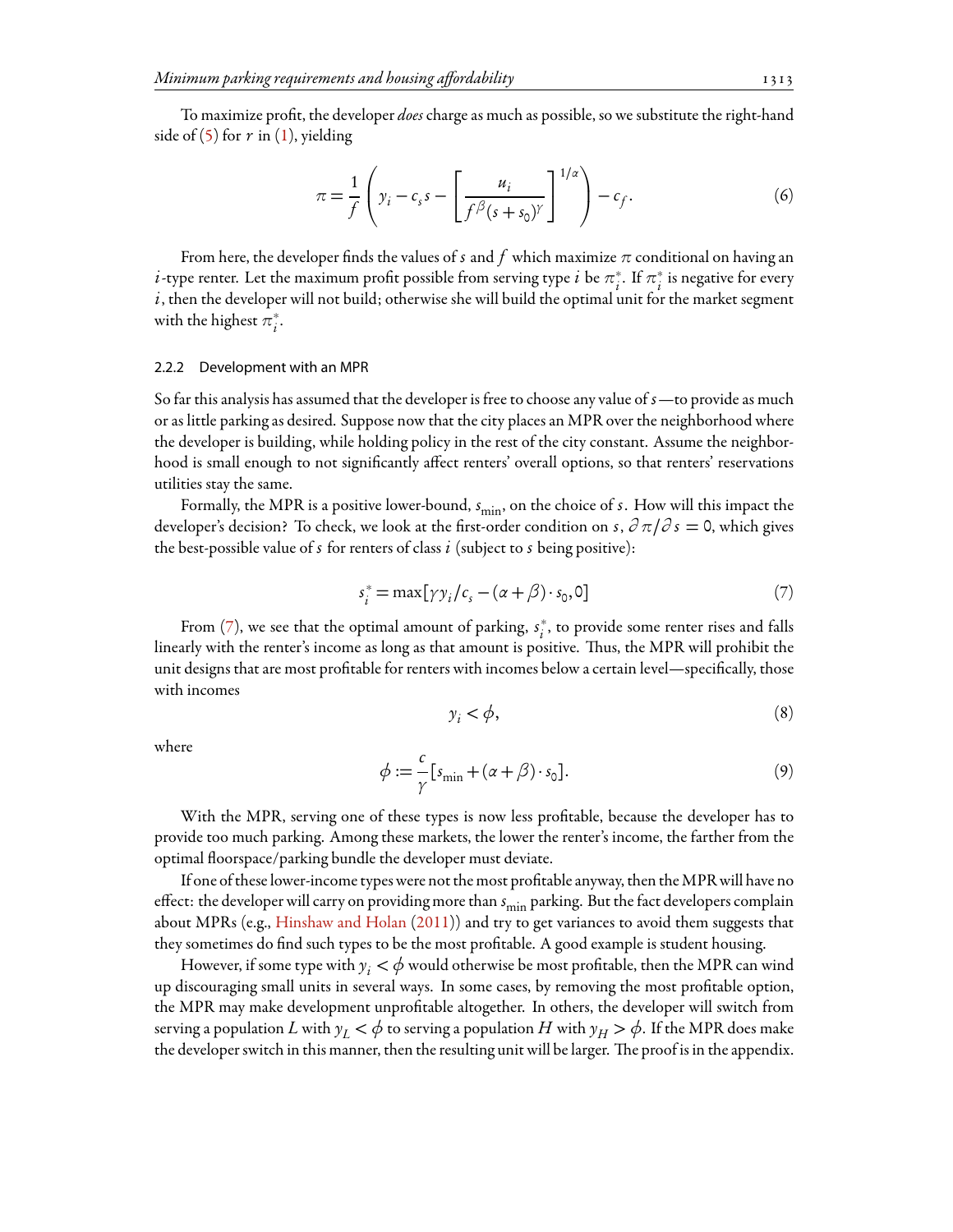<span id="page-5-0"></span>

| <b>MPR</b>       | type |         |      |                      |      |      |
|------------------|------|---------|------|----------------------|------|------|
| none             |      | 0.0     |      | $1.01$ $2.46$ $2.47$ |      | 1.46 |
| none             | Н    | 1.03    |      | $1.92$ $2.83$ $5.43$ |      | 1.4  |
| $s_{\min} = 0.8$ | L    | $0.8\,$ | 0.98 | 2.9                  | 2.85 | 1.24 |

**Table 1:** Optimal designs

#### 2.2.3 Numerical example

Before closing this section, we will work through a numerical example to make the algebra above more concrete. The example is designed to illustrate the result of [Bertha](#page-9-3)  $(1964)$  $(1964)$  $(1964)$ : that MPRs can cause developers to switch to building larger units.

Suppose that there are two types of renter in the marketplace for housing: *L* and *H*. Type *L* has income  $y_L = 6$  and reservation utility  $u_L = 2$ . Type *H* is wealthier and better off, with income  $y_H$  = 12 and reservation utility  $u_H$  = 3.7. Let  $\alpha$  = 0.5,  $\beta$  = 0.35,  $\gamma$  = 0.15,  $s_0$  = 1.5,  $c_{_S}$  = 0.8 and  $c_f = 1$ .

Without an MPR, the developer will calculate the optimal designs for each type of renter, which are listed in the first two rows of Table [1](#page-5-0). The developer will then build for type *L*, as this yields a higher profit ( $\pi$  = 1.46) than serving type  $H$  ( $\pi$  = 1.4). The resulting unit will have no parking.

Now suppose the city institutes an MPR of  $s_{\text{min}} = 0.8$ , so that what had been the most profitable unit type (row 1) is now banned. Since the optimal unit for type *H* renters (row 2) already includes more than the minimum of parking  $(s = 1.03)$ , there is no need to reconfigure that type's unit. For type *L* renters, by contrast, it is profitable to provide no more than the regulation requires, and the resulting unit is shown in row 3. Comparing rows 2 and 3, we see the MPR has made it more profitable to serve type  $H$  renters than type  $L$ , so the developer builds the unit in the second row. This unit is almost twice as large as the unit the developer would have designed and has more than twice the total rent. Note that type *L* is still willing to pay more per unit area (compare the values of *r* in the second and third rows), but type *L*'s optimal unit is much smaller, and so the cost of parking is spread over less area.

# **3 "Passing on" costs**

#### **3.1 Argument**

A refrain common to discussions aroundMPRs is that the cost of building additional parking is "passed on" to renters and buyers in the form of higher rents or prices.<sup>2</sup> This section explores how this phenomenon might happen, but to do so requires a meaningful definition of what it means for costs to be "passed on." In the numerical model of Sec. 2, the MPR raised the rent only because the developer built a larger unit with more parking. The rent of a unit with any given floorspace/parking combination would have been the same with or without an MPR, since the unit and its rent had to leave renters at least as well off as other alternatives, which were not affected.

A more meaningful definition of "passing on" costs is that the MPR lets a developer charge more for the same unit. But the developer will not be able to do so, and still find willing renters, unless the MPR also constrains the renters' alternatives. The argument of this section is that an MPRs costs can

<span id="page-5-1"></span><sup>&</sup>lt;sup>2</sup> See for example [Lewis](#page-10-11) [\(2016](#page-10-11)), [London and Williams-Derry](#page-10-12) ([2013](#page-10-12)), Th[ompson](#page-10-13) [\(2016\)](#page-10-13) and [Schneider](#page-10-14) ([2018,](#page-10-14) p. 4).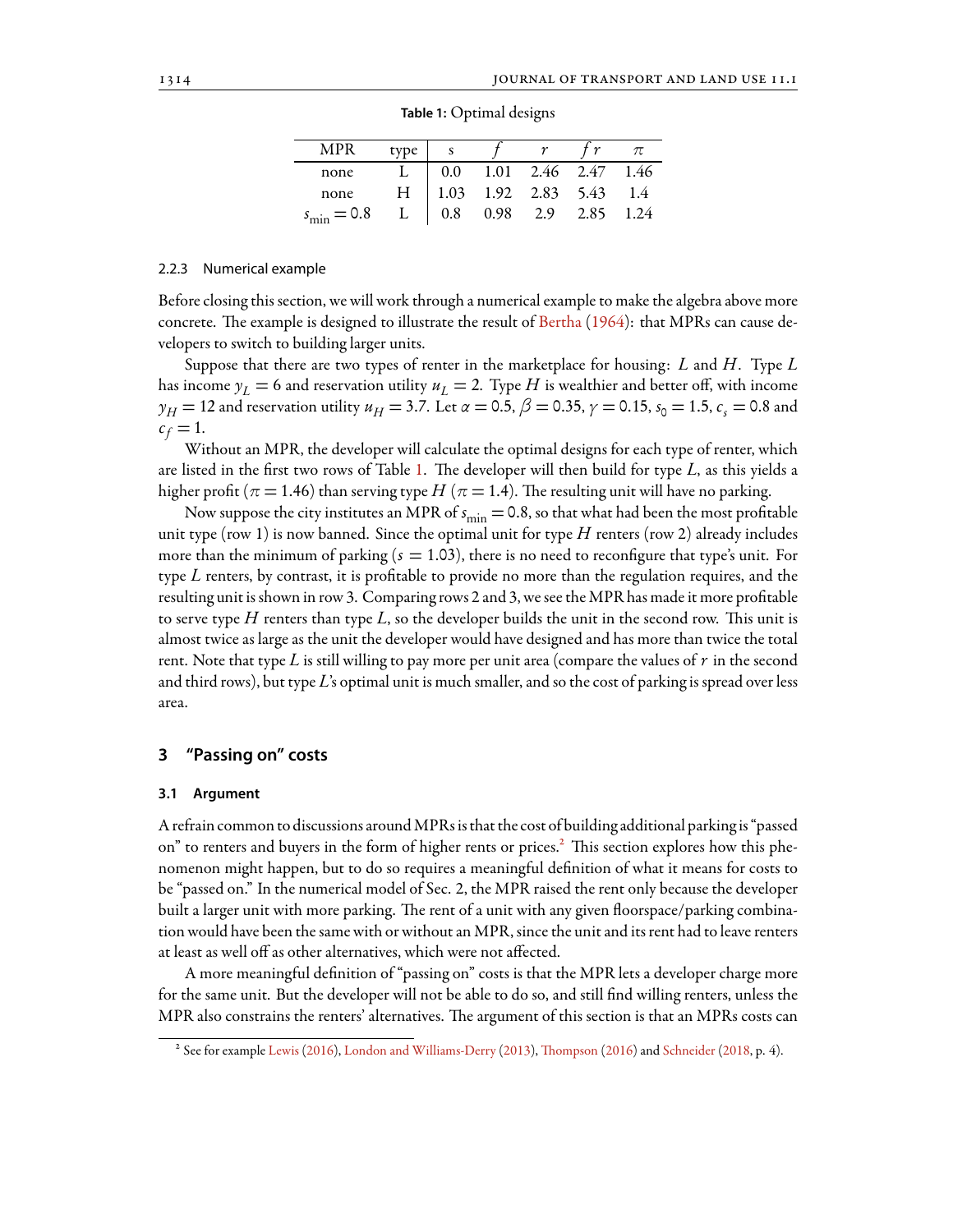be passed on if they drive some units out of the market at a given rent, thereby reducing the supply of housing on offer. A lower supply causes renters to compete with each other for available units, which lets a developer charge a higher rent and still find tenants. This is an effect of an entirely different scale than that of Sec. 2—one that requires changes to general market conditions.

It is useful to contrast this argument with at least one alternative theory that is also somewhat intuitive: perhaps developers practice some form of "cost-plus" pricing—that is, they look at their costs and then add some "reasonable" amount for profit. In that case the costs of housing under an MPR are passed on directly, because developers base their rents on a higher cost base when there is an MPR. But there is a flaw in this "cost-plus" theory: it is inconsistent with the idea that developers maximize profit. Why do developers with below-average costs charge low rents when they could raise their rents and still steal renters from competitors with higher costs? If the costs of building parking were to fall, why would developers lower their prices?

The distinction between the two views has several policy implications. In the first place, our "supply and demand" argument requires that, to see the cost savings of weakened MPRs show up in rent, a city must allow developers to build additional housing; if zoning prohibits much additional building then the developers' cost savings will not be substantially passed through. By contrast, the "cost-plus" view has it that developers would automatically lower rents if their costs fall—even if no additional housing is built. In the second place, our argument implies that cost savings will require time to be passed through, since it takes time to build new structures. "Cost-plus" savings could seemingly happen instantly.

### **3.2 Model**

Consider a rental market for generic "housing units," which are all interchangeable in the way that barrels of oil are in commodities markets; they do not vary in size as they did above. This is what [Arnott](#page-9-10) ([1987\)](#page-9-10) calls the early "Marshallian" treatment of the housing market. Differentiation has been excised because, while realistic, it is not necessary for the logic we are proposing to make sense. These units are supplied competitively by landlord-developers, consistent with evidence in [\(Glaeser et al.](#page-9-11) [2005](#page-9-11)).

We will now contrast two regimes regarding parking. Suppose first that there prevails a regime in which housing units lack bundled parking. In Figure [1](#page-7-0), the curves  $S_h$  and  $D_h$  are, respectively, the supply and demand curves for these housing units without parking. The equilibrium market rent is  $R_h$ .

Now suppose, instead, that all the housing was built under an MPR of one space per unit, which comes bundled with housing. If *c<sup>s</sup>* is the amortized cost of building a parking space, then the supply curve is shifted upwards, to  $S_{h+s}$ , by the amount  $c_s$ . At the old rent  $R_h$ , there are now fewer than  $q_h$  housing units on offer, because developers at the margin (likely those with relatively high costs or who were developing on sites that were also prime for non-residential uses) have been driven out of the market. Thus, even ignoring any possible impact that the bundled parking has on demand, an individual developer will be able to charge somewhat more than  $R_h$  and still find a renter. This situation will persist at any rent level lower than  $R_{h+s}$ , and so  $R_{h+s}$  is the new equilibrium rent. In summary, some part of the cost of parking has been "passed through" to consumers via the change in competitive conditions, represented by the shift in the supply curve.

Note that this process requires that the market quantity actually is the one set by the intersection of supply and demand—i.e., that developers are free to build whatever units are profitable subject to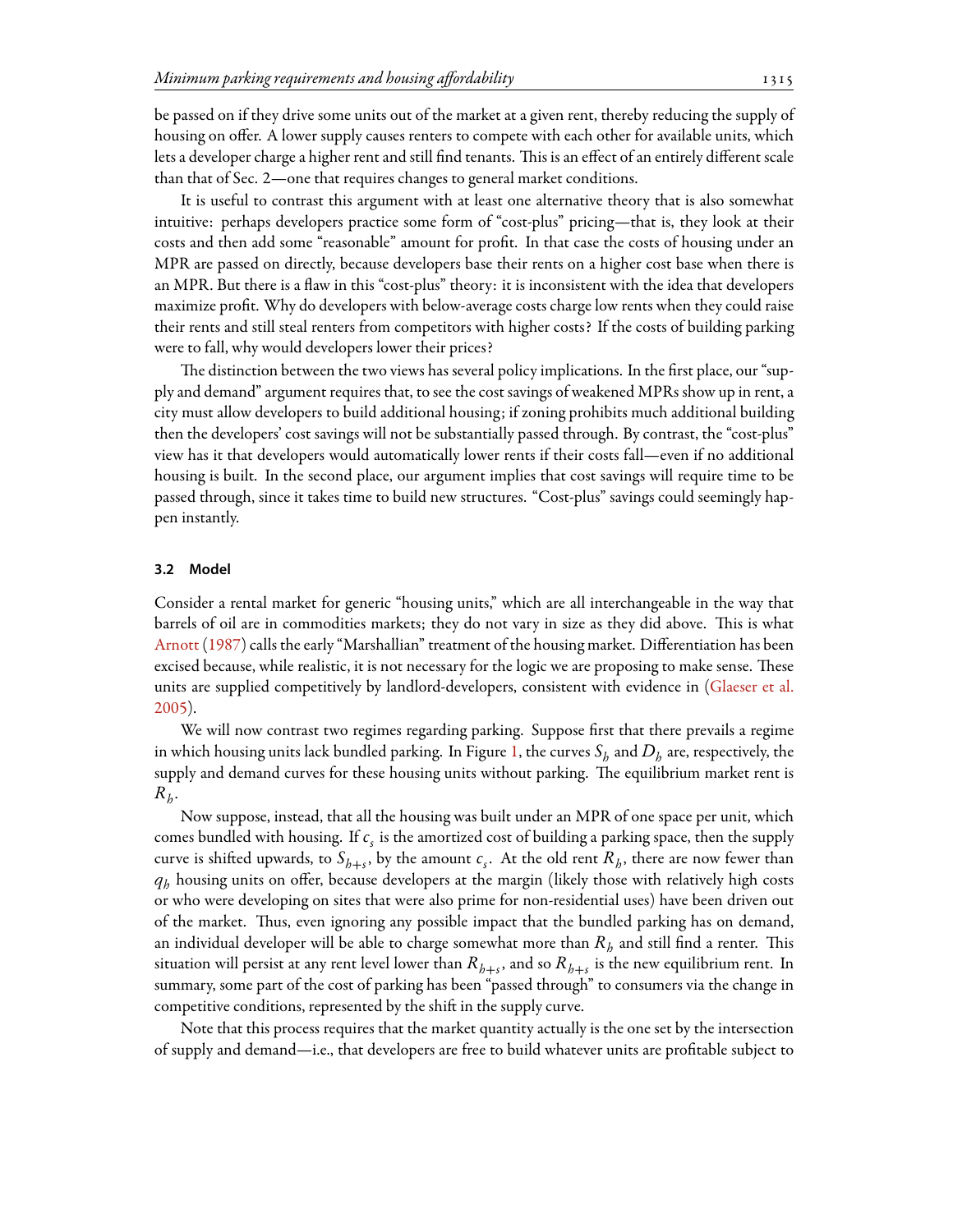<span id="page-7-0"></span>

Figure 1: Shift of the supply curve due to an MPR

<span id="page-7-1"></span>

Figure 2: Shift of supply and demand curves caused by MPR

the MPR. But if zoning regulations cap supply at some low-enough level, then different results may be expected. Suppose, for instance, that a city uses zoning regulations to cap housing supply at the level  $q_{\text{max}}$  shown in Fig. [1.](#page-7-0) In this case, the equilibrium rent will be  $R_{\text{max}}$  with or without the MPR. The lesson is that weakening MPRs will not *directly* lower rents; housing supply must expand.

All this deduction, of course, ignores any impact the MPR has on demand, but since parking is an amenity, the addition of bundled parking would shift the demand curve upwards as well. Figure [2](#page-7-1) illustrates, with the demand curve shifting upward to  $D_{h+s}.$  Considering the shifts in both the supply *and* demand curves, the market rent will be  $R'_{h+s}$ , which is higher than  $R_{h+s}$ . Thus, some part of the inflation we see from an MPR is due to cost pass-through, and some part is just due to the amenity value of parking.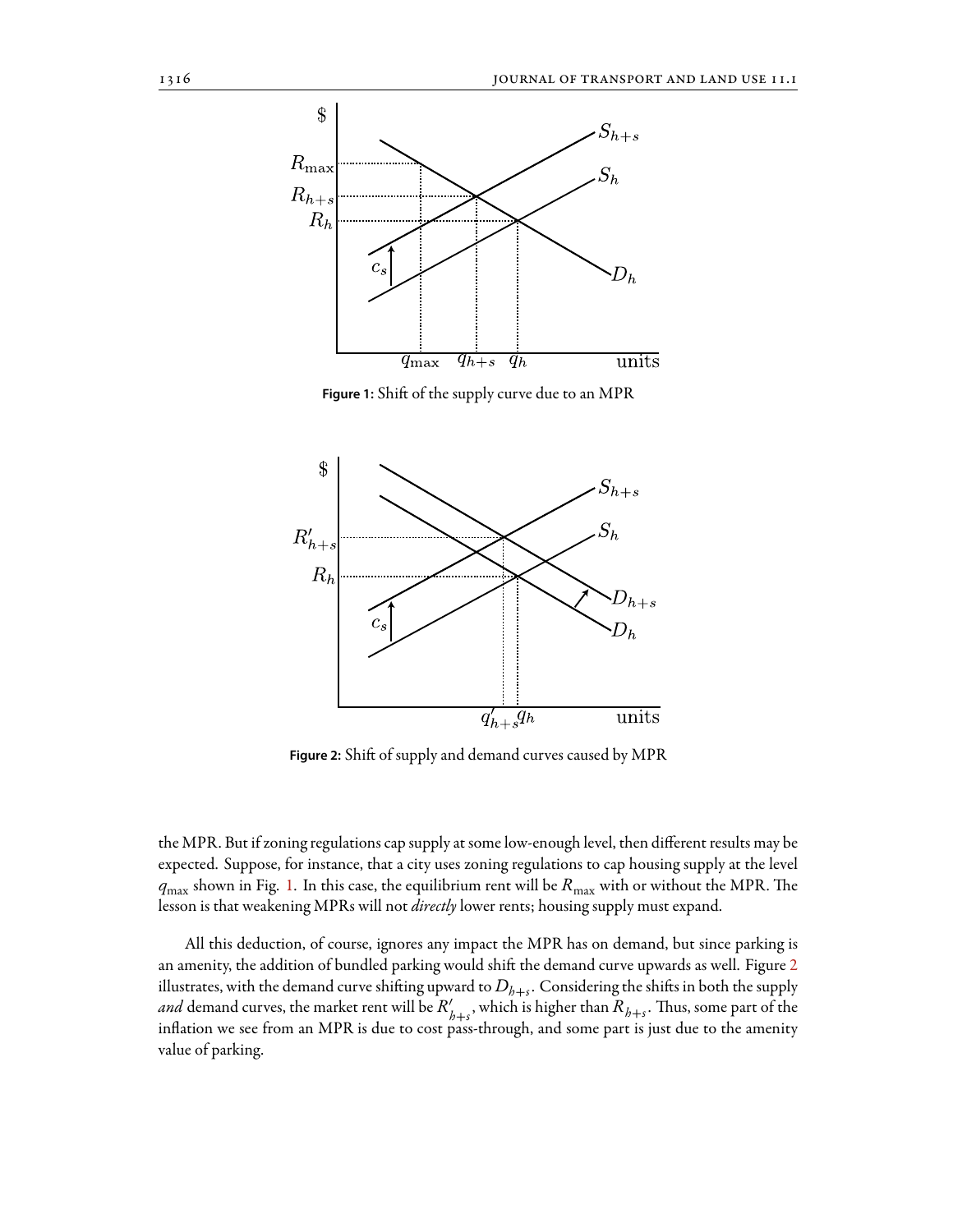# **4 Conclusion**

This paper has proposed specific mechanisms that plausibly justify two claims in the debate over MPRs: (1) that MPRs discourage small units; (2) that the costs of parking required by MPRs are "passed on" to housing customers. Section 2 showed that MPRs can, at the level of an individual parcel or small neighborhood, make it less profitable to build units for lower-income households by forcing the developer to provide them with more parking than is profitable. Section 3 argued that for costs to be passed on, in the sense that equivalent units cost more, requires a larger-scale change in market conditions: the costs of providing required parking drive some units out of the market at a given rent.

Both models, of course, involve serious simplifications of reality. In the first model, market supply is absent; and the second one ignores that housing units can vary in size. A realistic approach would combine insights from both models. For example, by eliminating the most profitable unit designs, an MPR could make marginal projects infeasible, and thereby reduce the supply of housing. But the goal here has not been so much to provide a full account of what happens in real housing markets as to isolate and clarify how certain phenomena, already noted in the debate, might arise from the specific actions of developers and housing customers.

It is the author's opinion that of the two mechanisms, the discouragement of small units is probably the more important one to policy considerations. Since the model takes place at the level of the individual development, reforming MPRs could have a quick impact on the number of small units available. By contrast, to make housing more plentiful at the market scale would require enough time for substantial new construction. Moreover, the American cities that face affordable housing crises do not only impose MPRs but also purposefully limit the housing supply via zoning([Glaeser and Gy](#page-9-12)[ourko](#page-9-12) [2018;](#page-9-12) Q[uigley and Rosenthal](#page-10-15) [2005\)](#page-10-15).

An important question for further research is to establish more credibly that the effects described do exist and, if so, how strong they are. The only empirical study to isolate the link between MPRs and unit size [\(Bertha](#page-9-3) [1964](#page-9-3)) is over fifty years old. Fortunately, Mexico City and Buffalo, New York ([Hess](#page-9-13) [2017\)](#page-9-13), have recently eliminated MPRs entirely. In due time allowing for development, a beforeand-after study of construction and prices in such cities—combined with comparisons to other cities keeping or strengthening their MPRs—could be invaluable.

In closing, it is important to recognize that the mechanisms described above are not the only possible ways that MPRs might interact with housing rents and prices. Detailed study of particular ordinances can probably shed light on other effects. One promising channel is that MPRs sometimes vary with the overall number of units in a project, requiring more parking per dwelling unit in projects with more units. For example, in 2013, Portland, Oregon instituted a regime in which MPRs are waived for buildings with fewer than 30 units. An informal study by local activists [\(Jordan](#page-10-16) [2017](#page-10-16)) shows that the years since have seen a boom in new projects with exactly 30 units but few with more. Whether this policy has led, on net, to more or fewer units is an empirical matter (and depends on what the alternative regime would be), but the plausibility of the noted effect invites further study on small details of particular parking rules.

# **5 Acknowledgements**

The author would like to thank C.J. Gabbe for giving feedback on an earlier version of this work as well as the comments of several reviewers.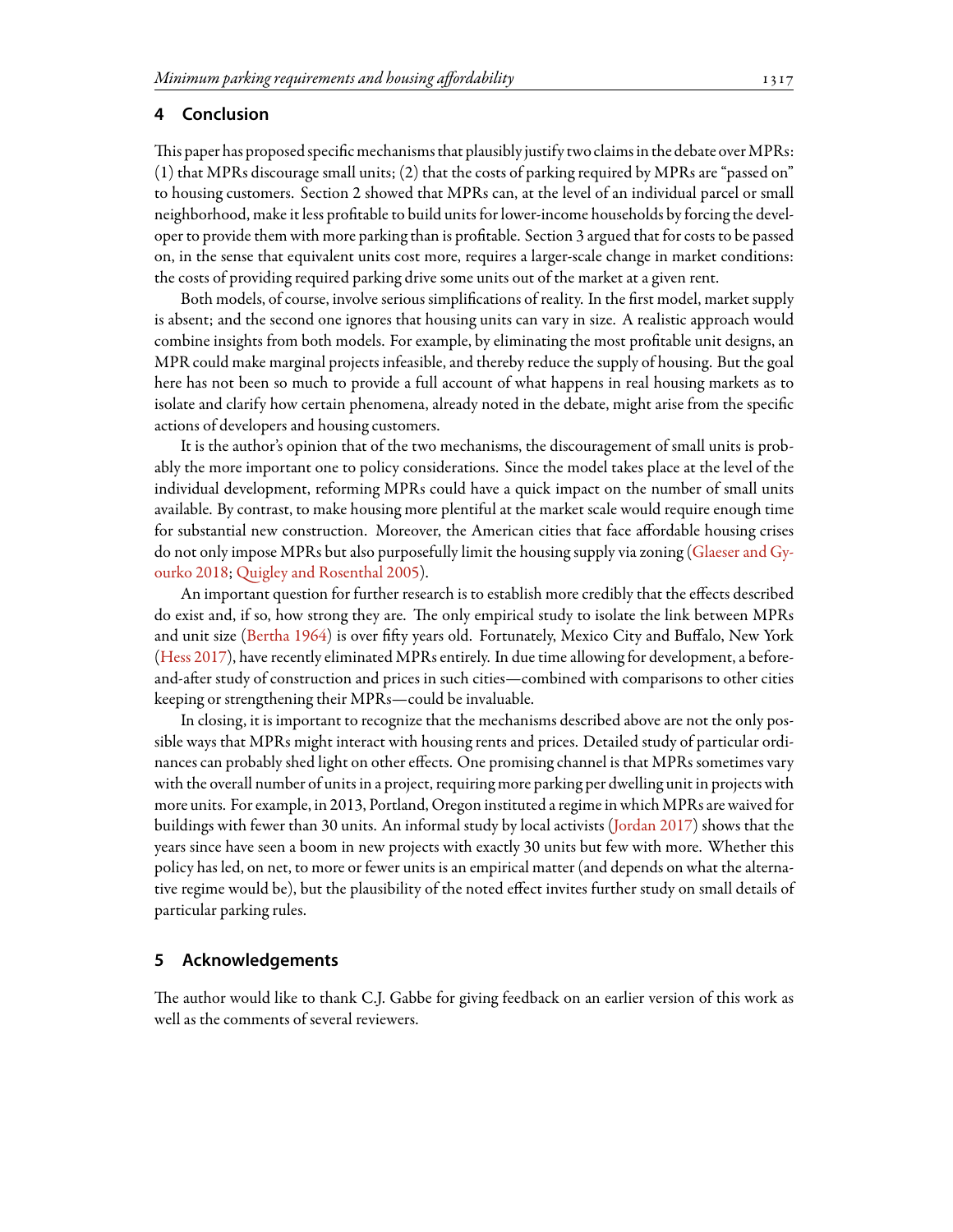# **References**

- <span id="page-9-10"></span>Arnott, R. 1987. Economic theory and housing. In *Handbook of Regional and Urban Economics*, volume 2, pp. 959–988. Elsevier. URL <http://ideas.repec.org/h/eee/regchp/2-24.html>.
- <span id="page-9-5"></span>Been, V., C. Brazill, J.Madar, and S.McDonnell. 2012. Searchingfor the right spot: Minimum parking requirements and housing affordability in new york city. *Furman Center for Real Estate and Urban Policy, New York*.
- <span id="page-9-3"></span>Bertha, B. A. 1964. Appendix A. In W. F. Smith, ed., *The Low-rise speculative apartment*. Berkeley, CA: Center for Real Estate and Urban Economics, Institute of Urban and Regional Development,.
- <span id="page-9-6"></span>Brown, A., V. Mukhija, and D. Shoup. 2017. Converting garages into housing. *Journal of Planning Education and Research*, p. 0739456X1774196. ISSN 0739-456X. [doi: 10.1177/0739456X17741965.](http://dx.doi.org/10.1177/0739456X17741965) URL [http://journals.sagepub.com/doi/10.1177/](http://journals.sagepub.com/doi/10.1177/0739456X17741965) [0739456X17741965.](http://journals.sagepub.com/doi/10.1177/0739456X17741965)
- <span id="page-9-7"></span>Chapple, K., J. Wegmann, A. Nemirow, and C. Dentel-Post. 2012. Yes in my backyard: Mobilizing the market for secondary units. Technical report, Center for Community Innovation, UC Berkeley, Berkeley, CA. URL [http://eprints.cdlib.org/uc/item/6fz8j6gx{%}5Cnhttp://www.escholarship.](http://eprints.cdlib.org/uc/item/6fz8j6gx{%}5Cnhttp://www.escholarship.org/help{_}copyright.html{#}reuse) [org/help{\\_}copyright.html{#}reuse](http://eprints.cdlib.org/uc/item/6fz8j6gx{%}5Cnhttp://www.escholarship.org/help{_}copyright.html{#}reuse).
- Deparle, J. 1993. San Diego sees too much of success in building hotels to house the poor. *New York Times*, pp. 1–5.
- <span id="page-9-9"></span>Franco, S. F. 2017. Downtown parking supply , work-trip mode choice and urban. *Transportation Research Part B: Methodological*, 101:107–122. [doi: 10.1016/j.trb.2017.03.012](http://dx.doi.org/10.1016/j.trb.2017.03.012).
- <span id="page-9-4"></span>Gabbe, C. J. 2015. Looking through the lens of size: Land use regulations and micro-apartments in San Francisco. *Cityscape*, 7(2):223–237.
- <span id="page-9-2"></span>Gabbe, C. J. and G. Pierce. 2017. Hidden costs and deadweight losses: Bundled parking and residential rents in the metropolitan United States. *Housing Policy Debate*, 27(2):217–229. ISSN 1051-1482. [doi: 10.1080/10511482.2016.1205647.](http://dx.doi.org/10.1080/10511482.2016.1205647) URL [https://www.tandfonline.com/doi/full/10.1080/](https://www.tandfonline.com/doi/full/10.1080/10511482.2016.1205647) [10511482.2016.1205647.](https://www.tandfonline.com/doi/full/10.1080/10511482.2016.1205647)
- <span id="page-9-12"></span>Glaeser, E. and J. Gyourko. 2018. The economic implications of housing supply. *Journal of Economic Perspectives*, 32(1):3–30. ISSN 0895-3309. [doi: 10.1257/jep.32.1.3.](http://dx.doi.org/10.1257/jep.32.1.3) URL [https://pubs.aeaweb.](https://pubs.aeaweb.org/doi/10.1257/jep.32.1.3) [org/doi/10.1257/jep.32.1.3](https://pubs.aeaweb.org/doi/10.1257/jep.32.1.3).
- <span id="page-9-11"></span>Glaeser, E. L., J. Gyourko, and R. Saks. 2005. Why is Manhattan so expensive? Regulation and the rise in housing prices. *The Journal of Law and Economics*, 48(2):331–369. ISSN 0022-2186. [doi:](http://dx.doi.org/10.1086/429979) [10.1086/429979.](http://dx.doi.org/10.1086/429979) URL [https://www.journals.uchicago.edu/doi/10.1086/429979.](https://www.journals.uchicago.edu/doi/10.1086/429979)
- <span id="page-9-13"></span>Hess, D. B. 2017. Repealing minimum parking requirements in Buffalo: New directions for land use and development. *Journal of Urbanism*, 10(4):442–467. ISSN 17549183. [doi:](http://dx.doi.org/10.1080/17549175.2017.1310743) [10.1080/17549175.2017.1310743](http://dx.doi.org/10.1080/17549175.2017.1310743). URL [http://dx.doi.org/10.1080/17549175.2017.1310743.](http://dx.doi.org/10.1080/17549175.2017.1310743)
- <span id="page-9-8"></span>Hinshaw, M. and B. Holan. 2011. Rooming house redux. *Planning - American Planning Assocaition*, pp. 16–19. ISSN 00012610. URL [https://www.planning.org/planning/2011/nov/](https://www.planning.org/planning/2011/nov/roominghouse.htm) [roominghouse.htm.](https://www.planning.org/planning/2011/nov/roominghouse.htm)
- <span id="page-9-1"></span>Infranca, J. 2014. Housing changing households: Regulatory challenges for micro-units and accessory dwelling units. *Stanford Law & Policy Review*, 25(1):53–90. URL [https://law.stanford.edu/publications/](https://law.stanford.edu/publications/housing-changing-households-regulatory-challenges-micro-units-accessory-dwelling-units/) [housing-changing-households-regulatory-challenges-micro-units-accessory-dwelling-units/.](https://law.stanford.edu/publications/housing-changing-households-regulatory-challenges-micro-units-accessory-dwelling-units/)
- <span id="page-9-0"></span>Institute for Transportation and Development Policy. 2018. How Mexico City became a leader in parking reform. URL [https://www.itdp.org/mexico-city-became-leader-parking-reform/.](https://www.itdp.org/mexico-city-became-leader-parking-reform/)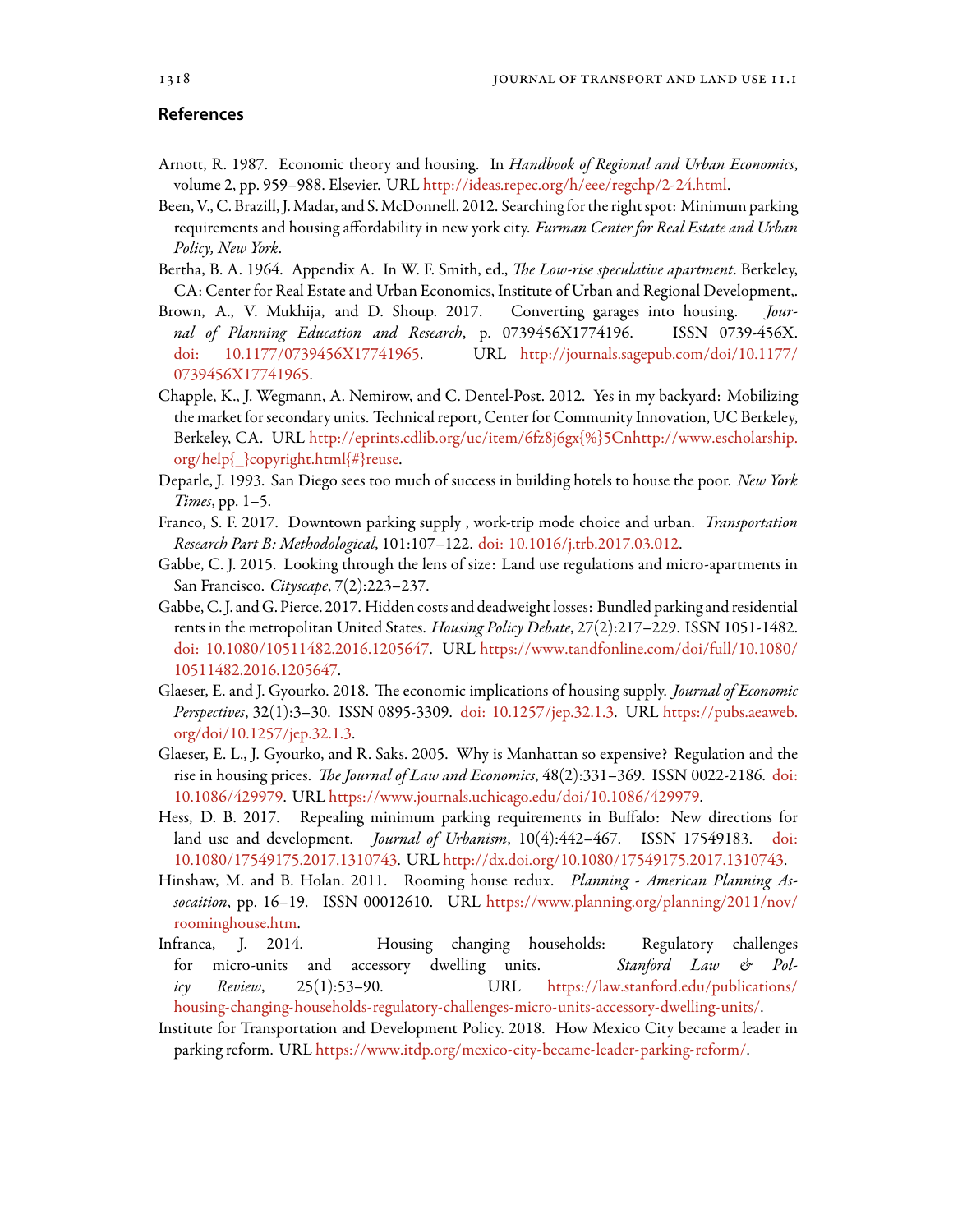- <span id="page-10-2"></span>Jia, W. and M. Wachs. 1996. Parking requirements and housing affordability: Case study of San Francisco. *Transportation Research Record*, 1685:156–160. [doi: https://doi.org/10.3141/1685-20](http://dx.doi.org/https://doi.org/10.3141/1685-20). URL [http://trrjournalonline.trb.org/doi/abs/10.3141/1685-20?journalCode=trr.](http://trrjournalonline.trb.org/doi/abs/10.3141/1685-20?journalCode=trr)
- <span id="page-10-0"></span>Joint Center for Housing Studies. 2017. The State of the Nation's Housing 2017. Technical report, Harvard University, Cambridge, MA. URL [http://www.jchs.harvard.edu/sites/jchs.harvard.edu/](http://www.jchs.harvard.edu/sites/jchs.harvard.edu/files/harvard{_}jchs{_}state{_}of{_}the{_}nations{_}housing{_}2017.pdf) [files/harvard{\\_}jchs{\\_}state{\\_}of{\\_}the{\\_}nations{\\_}housing{\\_}2017.pdf.](http://www.jchs.harvard.edu/sites/jchs.harvard.edu/files/harvard{_}jchs{_}state{_}of{_}the{_}nations{_}housing{_}2017.pdf)
- <span id="page-10-16"></span>Jordan, T. 2017. Portland's Housing Trends Prove the Math On Parking Requirements. URL [https:](https://marketurbanismreport.com/portlands-housing-trends-prove-math-parking-regulations/) [//marketurbanismreport.com/portlands-housing-trends-prove-math-parking-regulations/.](https://marketurbanismreport.com/portlands-housing-trends-prove-math-parking-regulations/)
- <span id="page-10-7"></span>Levinson, D. and A. Odlyzko. 2008. Too expensive to meter: the influence of transaction costs in transportation and communication. *Philosophical transactions. Series A, Mathematical, physical, and engineering sciences*, 366(1872):2033–46. ISSN 1364-503X. [doi: 10.1098/rsta.2008.0022](http://dx.doi.org/10.1098/rsta.2008.0022). URL [http://www.ncbi.nlm.nih.gov/pubmed/18325870.](http://www.ncbi.nlm.nih.gov/pubmed/18325870)
- <span id="page-10-11"></span>Lewis, R. K. 2016. How much space for parking? It's a tough balancing act for builders and regulators. *Washington Post*.
- <span id="page-10-12"></span>London, J. and C. Williams-Derry. 2013. Who pays for parking? How the oversupply of parking undermines housing affordability. Technical Report December, Sightline Institute, Seattle. URL [http://www.sightline.org/wp-content/uploads/downloads/2013/12/](http://www.sightline.org/wp-content/uploads/downloads/2013/12/Who-Pays-for-Parking-Sightline-Dec-2013.pdf) [Who-Pays-for-Parking-Sightline-Dec-2013.pdf.](http://www.sightline.org/wp-content/uploads/downloads/2013/12/Who-Pays-for-Parking-Sightline-Dec-2013.pdf)
- <span id="page-10-1"></span>Manville, M. 2013. Parking requirements and housing development. *Journal of the American Planning Association*, 79(1):49–66. ISSN 0194-4363. [doi: 10.1080/01944363.2013.785346](http://dx.doi.org/10.1080/01944363.2013.785346). URL [http:](http://www.tandfonline.com/doi/abs/10.1080/01944363.2013.785346{#}.VZWirBNViko) [//www.tandfonline.com/doi/abs/10.1080/01944363.2013.785346{#}.VZWirBNViko.](http://www.tandfonline.com/doi/abs/10.1080/01944363.2013.785346{#}.VZWirBNViko)
- <span id="page-10-6"></span>Manville, M. 2017. Bundled parking and vehicle ownership : Evidence from the American Housing Survey. *Journal of Transport and Land Use*, 10(1):27–55.
- <span id="page-10-3"></span>Morlan, K. 2017. City's long list of regulations prevents smaller, cheaper apartments. URL [https://www.voiceofsandiego.org/topics/land-use/](https://www.voiceofsandiego.org/topics/land-use/citys-long-list-regulations-prevents-smaller-cheaper-apartments/) [citys-long-list-regulations-prevents-smaller-cheaper-apartments/](https://www.voiceofsandiego.org/topics/land-use/citys-long-list-regulations-prevents-smaller-cheaper-apartments/).
- <span id="page-10-10"></span>Muth, R. 1969. *Cities and housing the spatial pattern of urban residential land use*. Chicago: University of Chicago Press. ISBN 9780226554136.
- <span id="page-10-15"></span>Quigley, J. M. and L. A. Rosenthal. 2005. The effects of land use regulation on the price of housing: What do we know? What can we learn? *Cityscape*, 8(1):69–137.
- <span id="page-10-14"></span>Schneider, J. A. 2018. An ordinance amending the zoning ordinance of the City of Urbana, Illinois. Technical report, City of Urbana, Community Development Services Department, Urbana.
- <span id="page-10-5"></span>Shoup, D. 2014. The High Cost of Minimum Parking Requirements. In S. Ison and C. Mulley, eds., *Parking Issues and Policies (Transport and Sustainability, Volume 5)*, pp. 87–113. Emerald Group Publishing Limited. ISBN 978-1-78350-919-5. [doi: 10.1108/S2044-994120140000005011](http://dx.doi.org/10.1108/S2044-994120140000005011). URL [http://www.emeraldinsight.com/doi/10.1108/S2044-994120140000005011.](http://www.emeraldinsight.com/doi/10.1108/S2044-994120140000005011)
- <span id="page-10-8"></span>SPUR. 2007. Affordable by design. URL [http://www.spur.org/publications/spur-report/](http://www.spur.org/publications/spur-report/2007-11-20/affordable-design) [2007-11-20/affordable-design.](http://www.spur.org/publications/spur-report/2007-11-20/affordable-design)
- <span id="page-10-13"></span>Thompson, C. 2016. No parking here. URL [https://www.motherjones.com/environment/2016/](https://www.motherjones.com/environment/2016/01/future-parking-self-driving-cars/) [01/future-parking-self-driving-cars/.](https://www.motherjones.com/environment/2016/01/future-parking-self-driving-cars/)
- <span id="page-10-9"></span>Trageser, C. 2015. Why micro-homes aren't taking off in San Diego: City' s parking rules make it difficult to build the tiny dwellings (KPBS).
- <span id="page-10-4"></span>Weinberger, R., J. Kaehny, and M. Rufo. 2010. U.S. parking policies: An overview of management strategies. Technical report, Institute for Transportation and Development Policy.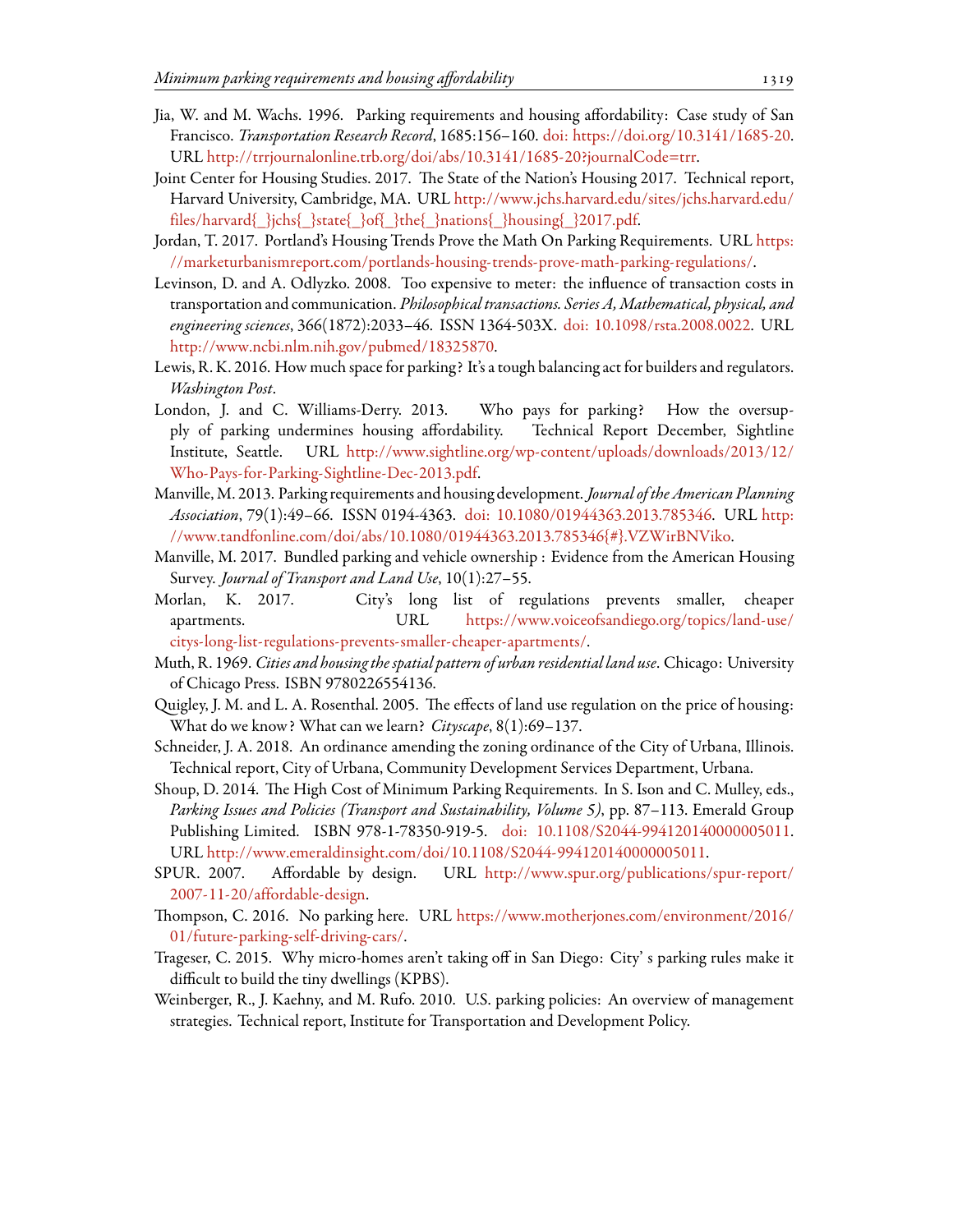<span id="page-11-0"></span>White, T., C.Wilkins, and E. J. Pinto. 2016. Economical Rental Housing by Design for Communities That Work.